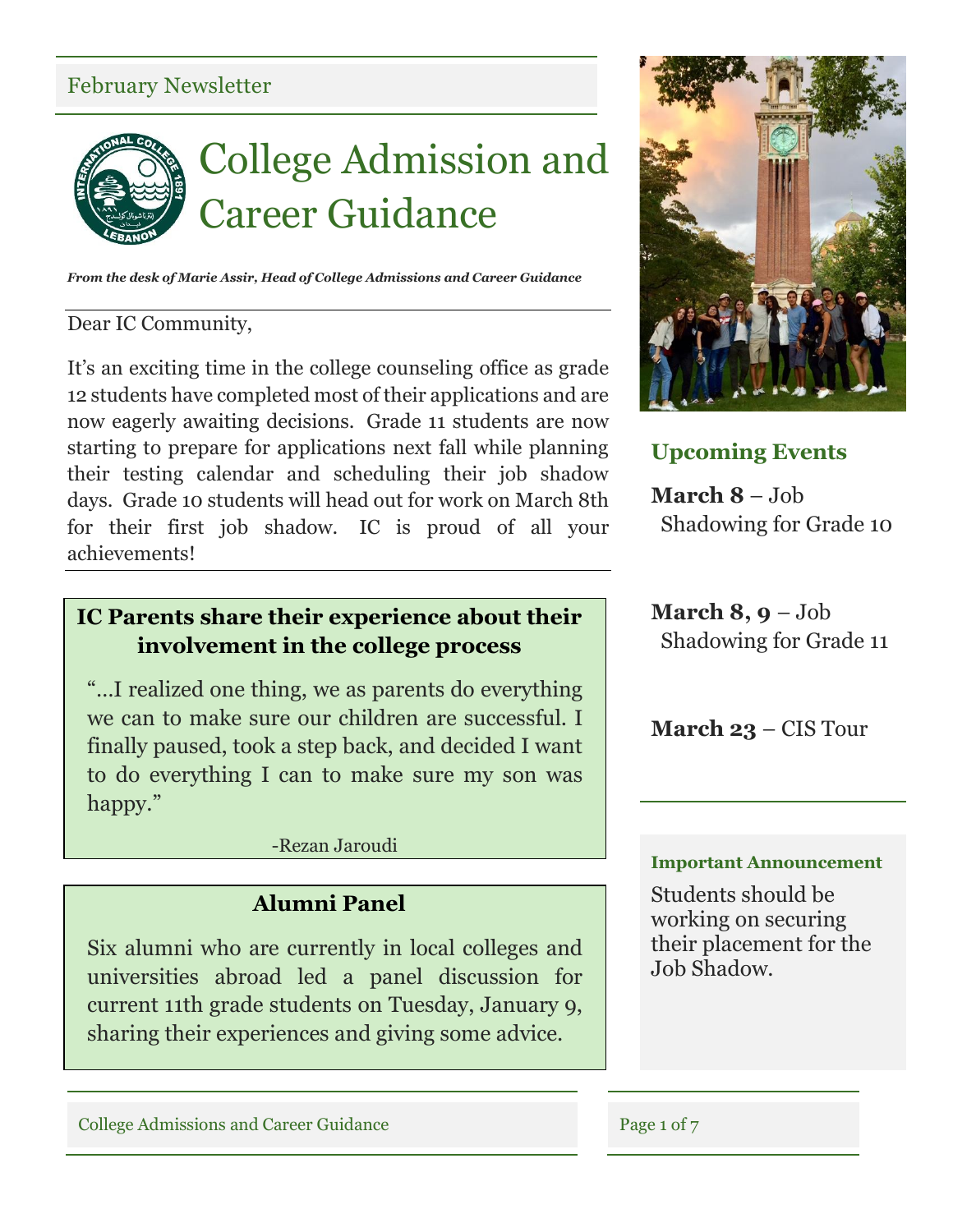# **College Applications**

Students who want to successfully complete the college application process and make themselves as competitive for college admission as possible, will be directly or indirectly working on their applications well before the deadlines approach. Some students begin their research and planning in Grade 9 and ideally students should have completed their research and comprehensive plan prior to the start of Grade 12.



There are many components of the application that require team work between the students, teachers, parents and the college counseling

office. Parents will continue to support their children to help them stay on track to meet deadlines. Students are often surprised at the level of work involved in completing applications while simultaneously maintaining their academic responsibilities. A critical piece of an international application is the teacher recommendation. Many teachers are writing 10, 15, or 20 recommendations. Students must provide the teacher with a timely request so that recommendations can be completed by the deadlines.

The IC College Counseling Office supports 250 students with their applications to universities in Lebanon, the US, the UK, Europe and Canada. Each university and each country has different criteria and requirements for the admission process. Documents such as transcripts, recommendations, predicted grades, etc are gathered, processed and sent for students worldwide.



College Admissions and Career Guidance Page 2 of 7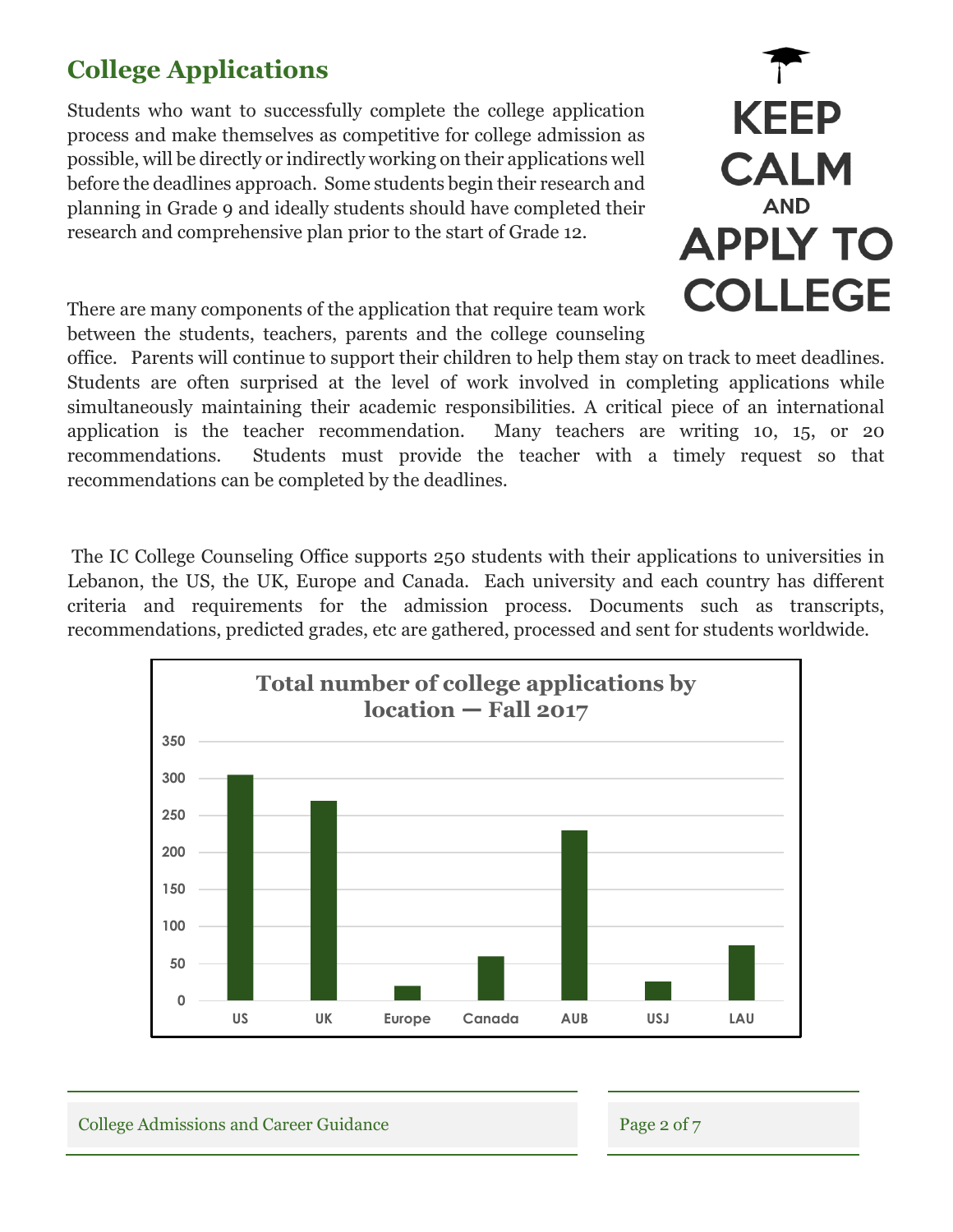# **Alumni Talks**

## **The Alumni Panel**

Six alumni who are currently in local colleges and universities abroad led a panel discussion for current 11th grade students on Tuesday, January 9, sharing their experiences and giving some advice.

The group of IC graduates addressing grade 11 students was very interesting and diverse. Each alum has an intriguing case and has experienced a different path in their college journey. They emphasized the importance of college research and the need to start early in the application process. Among other topics, alumni also discussed writing essays, how to stand out, how to choose the right fit and how to make the final decision after receiving admission offers from different colleges.

The six alumni were: Lina Charafeddine ('2016 – AUB), Khalil Chahine ('2017 – AUB), Karen Abdallah ('2017 – University of Edinburgh), Sam Kebbe ('2017 – University of Manchester), Sarine Tutunjian ('2017 – NYU), Dalia Barazi ('2017 – Yale-NUS, Singapore).

### **What Lina Charafeddine had to share with the IC community**

"When Ms. Assir contacted me on the 19th of December to invite me to the Alumni Panel, I spent every day until the day of the event thinking what I would say. It's definitely not easy coming face to face for the first time in our lives with a decision that is entirely up to us and that will dictate how our lives will follow for at least the next decade to come. My main aim for sharing my experience was to tell the students that they really had to look at what kind of person they wanted to become and what kind life they wanted to lead. I told them that when I was applying, I wanted to make sure I went somewhere that would help me grow to be the best version of myself while pushing me academically to reach the highest of my potentials. I wanted them to know that it's never too late, that it's okay to make mistakes, that success has no one path and if they fall into a road they don't like, they can most definitely jump onto another one. I wanted them to understand the importance of a vision in life. To set an ultimate goal and understand that by putting this goal, the decisions we take, the failures we face, the demotivation we feel, the paths that we construct, and the people we become can be focused. Even when we take breaks, it doesn't mean that we can't move forward anymore. Sometimes, we need to sit down to regain our energy and get back up stronger than before. The point of my whole message

College Admissions and Career Guidance Page 3 of 7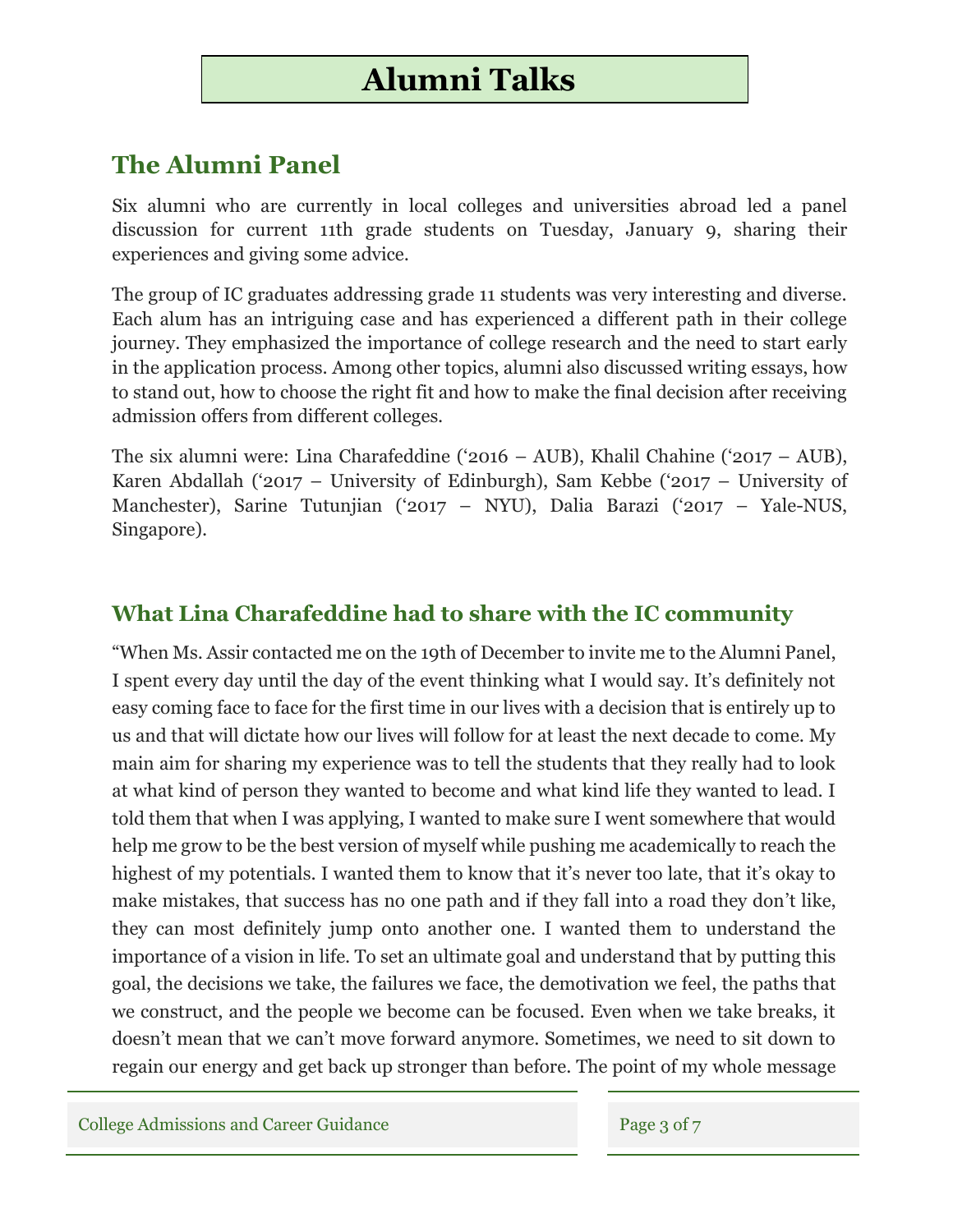was for us to look at the bigger picture and the words I conveyed that day are words I echo to myself daily. It was important for me to let them know that they are not the first people to be facing this equally confusing and exciting decision in their life and that they really have every ounce of potential to make it."

## **An IC Alum Story of Success**

Karim Karouni – Class of 2013

"I graduated from IC in 2013 and completed the Lebanese Baccalaureate with a focus on Economics and Sociology. My decision to study at EHL (Ecole hôtelière de Lausanne in Switzerland) was based on several important factors such as its unique program structure with both academic and practical courses, the school's dual accreditation, its international environment and the unique opportunities after graduation.



As for my highlights, I have discovered the different areas of the industry that interest me and have had the pleasure to work on several large-scale projects that have a direct impact on a company or brand.

During my first year, I completed my operational six-month internship in Dubai at the Mövenpick Hotel as a Guest Relations Intern. As for my second internship, I went to New York to work for The Carlyle, A Rosewood Hotel in Public Relations, which has allowed me to be involved in many exciting projects such as the launch of new partnerships and work for large scale events such as The Met Gala. Following my graduation next month, I will be moving to Hong Kong where I have accepted a role at Rosewood's corporate office in Brand Communications. I do plan on discovering new countries and cultures while staying in the luxury sector, and I am lucky to be in an industry that allows me to do so! During high school, I wish I would have known the importance of completing work experience through an internship, not only on a professional level, but on a personal level as well. My suggestion to all senior students is to take some time and get some work experience as it will develop your skills and give you an insight to the industry of your choice."

College Admissions and Career Guidance Page 4 of 7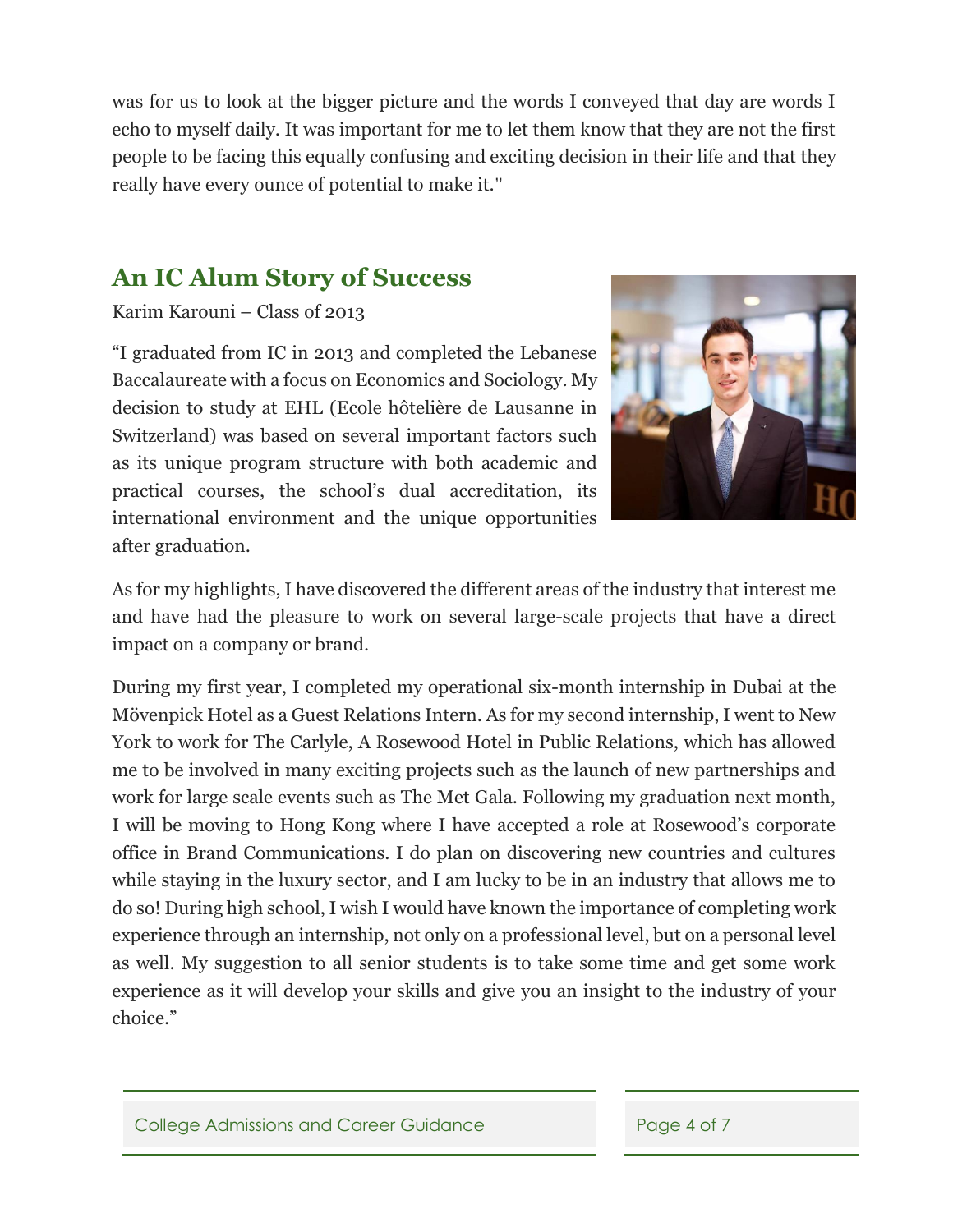# **Parent Talks**

Rezan Jaroudi – Mother of Wajih Jaroudi, Class of 2017, University College London

#### **What did you find difficult as a parent?**

Wajih being my eldest child, it was my first experience as a parent. Honestly, I found the whole process to be somehow a little difficult. Since we were applying to two different countries, with different processes, requirements and deadlines, we needed to be very organized in order to make sure the applications were done properly and timely.

But the most difficult part was bridging the gap between my generation's expectations and pre-existing thoughts of what's best for our children, and my son's own ambitions and dreams.

### **How did you help your son through the process?**

I was very much involved with my son throughout the process, from selecting the colleges, the majors, applying for SAT, IELTS, opening the online accounts and filling the online applications. I met on several occasions with his college counselors to make sure that we were on the right track.

### **What kind of support did you provide him?**

It is a very stressful time for the students as they need to juggle both their school work load and go through the application process and sitting for the different tests. It is a time when they need both our practical and emotional support. I tried to help him the best I could while trying to avoid stressing him out. I tried to off load him with tasks that he didn't have to do personally or sometimes I would sit with him to help with the applications. Keeping him well organized and on time was the one most important support I could provide. But the best support I found out was to comfort my son and show him positive acceptance of his choices.

#### **What do you wish you would have known more about?**

I wish I had known better the consequence of the choices between Lebanese Baccalaureate and IB program for international applications. As it turned out, my son opted to go to the UK, and our choice for the Lebanese Baccalaureate wasn't the best suited for this country. He is currently studying for his foundation year and going through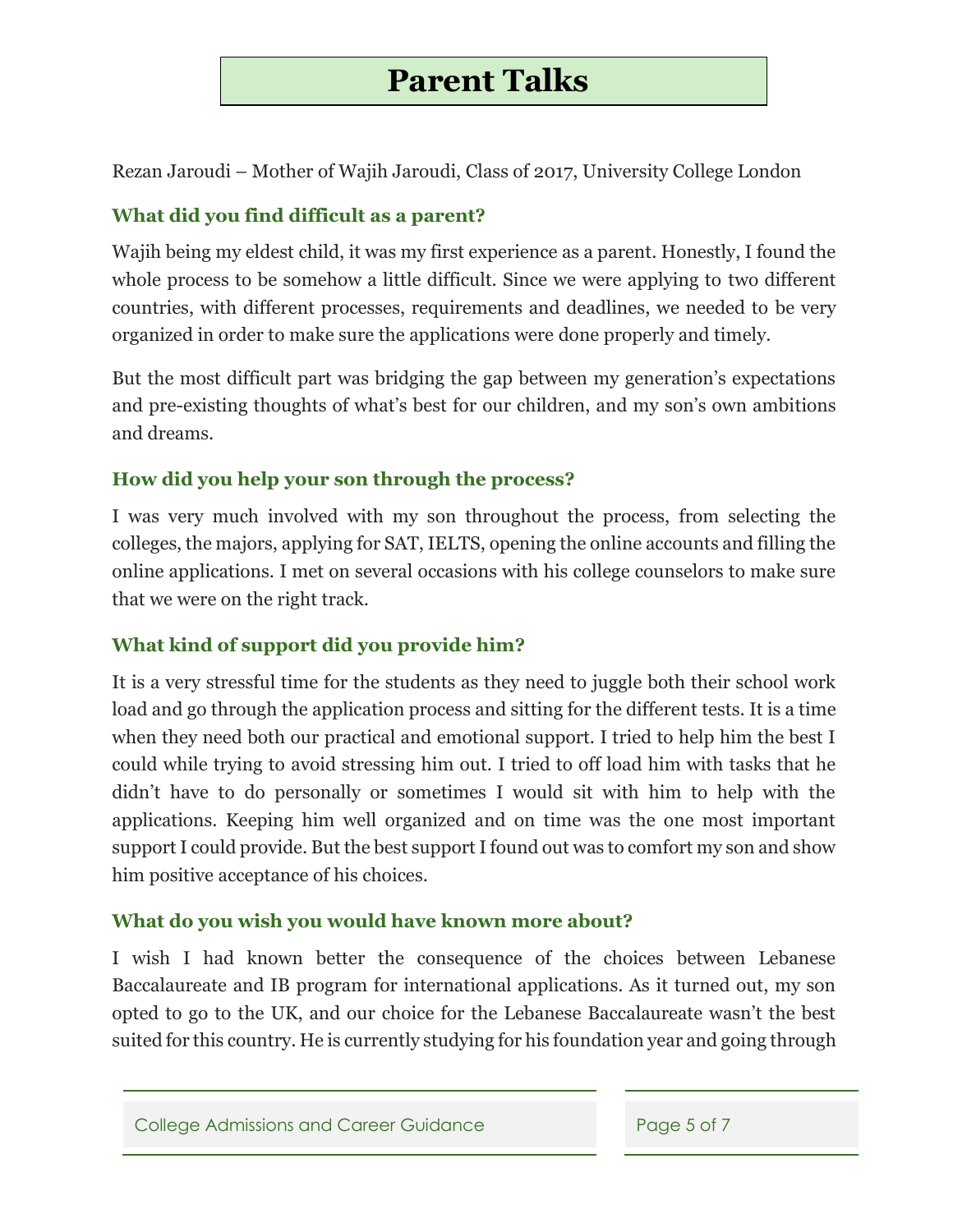the whole process of applying to colleges in England, as the foundation differs from the American freshman year.

### **What are some of the challenges when your child studies abroad?**

The biggest challenge, as a parent, is learning to let go. Not in the emotional sense of course. Letting go of the day to day life management: where are you going, what time will you be back, who, where, did you study.... We talk on a daily basis of course, but I need to trust him with his daily living choices and education choices.

### **What are some of the positive aspects of an international education?**

I visited my son 6 weeks after he started his independent journey in London. The change was so palpable in so little time. He became more responsible and organized. He was on top of his college life as much as his daily life and financial life. He already has a wide diversity of friends, from the 4 corners of the earth, with so many stories and anecdotes to share. This visit made me lose my last doubt about the choice of having an international education.

To be brief about all the above, I realized one thing, we, as parents do everything we can to make sure our children are successful. I finally paused, took a step back, and decided I want to do everything I can to make sure my son was happy.

## **The Importance of Parents' Involvement with the College Application Process**

It's incredibly hard to believe that our kids are heading off to university soon. As parents, we need to be involved at an early stage as choosing the right college for our teens will have a direct impact on their future!

Things to Do:

- Attending events created by school counselors
- Meeting up with visiting representatives from different colleges and encouraging our teens to ask questions
- Keeping discussions open about different colleges and their requirements for admission.
- Visiting colleges' websites

College Admissions and Career Guidance Page 6 of 7